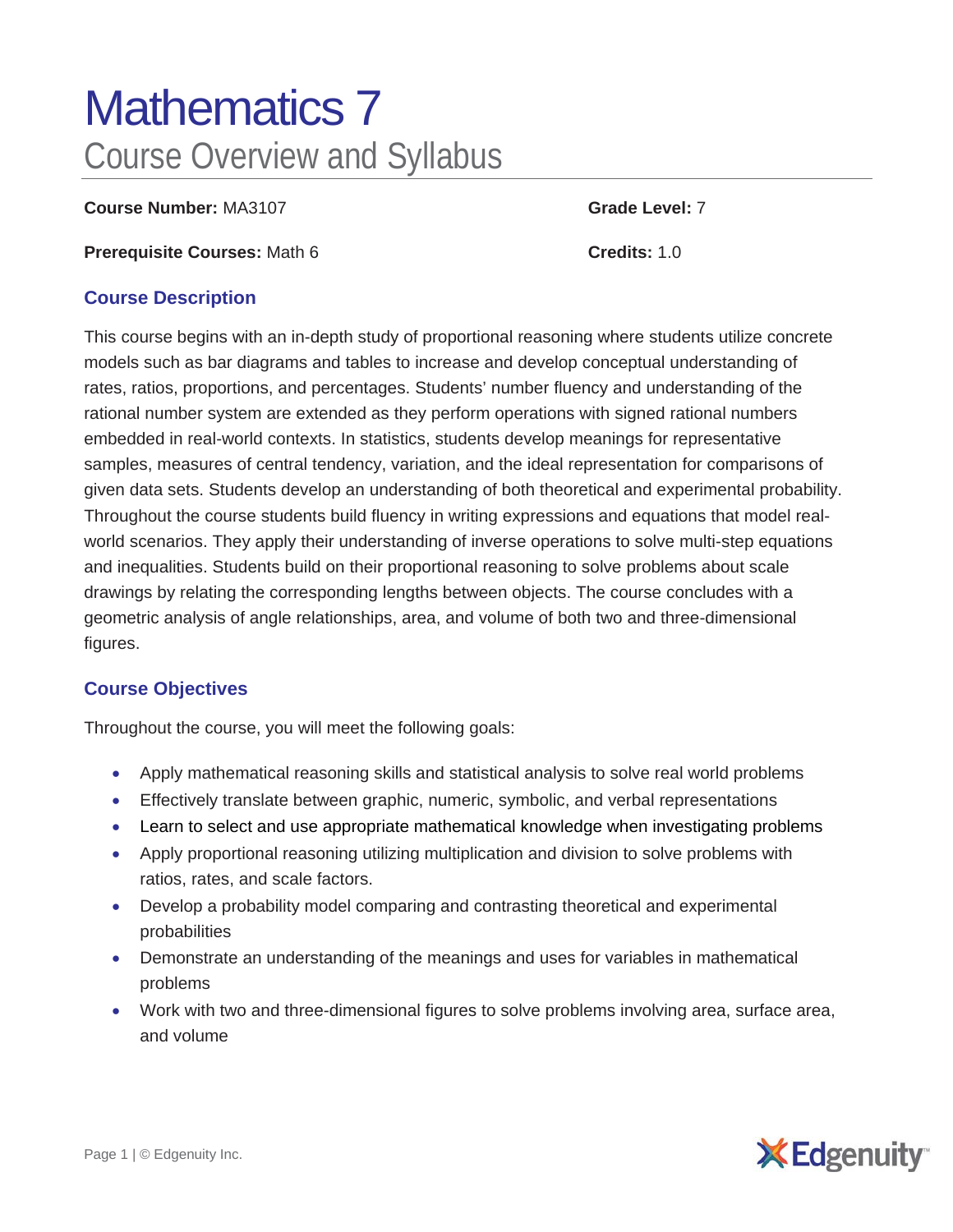### **Student Expectations**

This course requires the same level of commitment from you as a traditional classroom course would. Throughout the course, you are expected to spend approximately 5–7 hours per week online on the following activities:

- Interactive lessons that include a mixture of instructional videos and tasks
- Assignments in which you apply and extend learning in each lesson
- Assessments, including quizzes, tests, and cumulative exams

### **Communication**

Your teacher will communicate with you regularly through discussions, email, chat, and system announcements. You will also communicate with classmates, either via online tools or face to face, as you collaborate on projects, ask and answer questions in your peer group, and develop your speaking and listening skills.

## **Grading Policy**

You will be graded on the work you do online and the work you submit electronically to your teacher. The weighting for each category of graded activity is listed below.

| <b>Grading Category</b> | <b>Weight</b> |
|-------------------------|---------------|
| <b>Lesson Quizzes</b>   | 20%           |
| <b>Unit Tests</b>       | 30%           |
| <b>Cumulative Exams</b> | 20%           |
| <b>Assignments</b>      | 20%           |
| <b>Projects</b>         | 10%           |
| <b>Additional</b>       | 0%            |

### **Scope and Sequence**

When you log into Edgenuity, you can view the entire course map—an interactive scope and sequence of all topics you will study. The units of study are summarized below:

- **Unit 1:** Proportional Relationships
- **Unit 2:** Proportional Reasoning with Percents
- **Unit 3:** Operations with Integers
- **Unit 4:** Operations with Rational Numbers
- **Unit 5:** Probability
- **Unit 6:** Sampling and Comparing **Populations**
- **Unit 7:** Expressions
- **Unit 8:** Equations
- **Unit 9:** Inequalities
- **Unit 10:** Scale Drawings
- **Unit 11:** Two-Dimensional Geometry
- **Unit 12:** Three-Dimensional Geometry